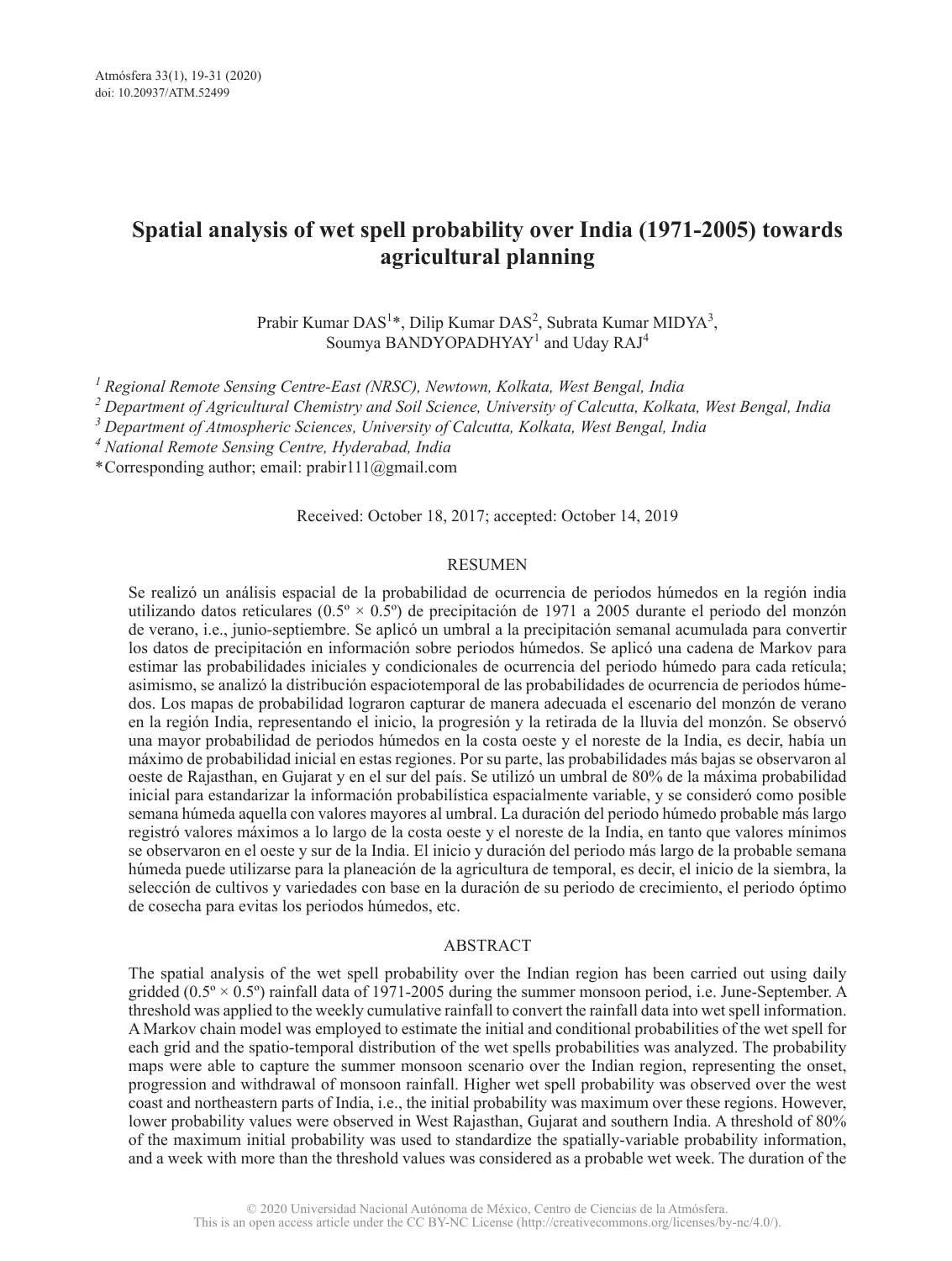longest probable wet spell was highest along the west coast and in northeastern India, whereas it was lowest in western and southern India. The start and duration of the longest spell of the probable wet week can be used for rainfed-agricultural planning, i.e., the start of sowing/planting, selection of crops and varieties based on their length of growing period, optimum harvesting period to avoid wet spell, etc.

**Keywords:** Markov chain, wet spell probability, probable wet week, Indian summer monsoon, rainfall.

## **1. Introduction**

The South Asian monsoon, in general, and the Indian monsoon, in particular, are two of the most important and influential phenomena of Earth's climate system (Garnett and Khandekar, 1992; Gadgil, 2006; Roy, 2017). Eighty percent of the annual rainfall over the Indian region is generally received during the summer monsoon period, i.e., June to September (Sahai et al., 2003). In tropical countries like India, rainfall is the main input for agricultural farming as 61.3% of the gross cropped area falls under rainfed agriculture (Bhakar et al., 2008). In spite of the rapid increase in irrigated areas during the last few decades, around 80% of the farmers still solely depend on the monsoon rainfall (Bhakar et al., 2008; BLS, 2010). The success of rainfed agriculture is mostly determined by the onset and withdrawal of monsoon rainfall. For example, the pre-monsoon showers are a prerequisite for preparation of agricultural lands and the planting of crops, whereas early withdrawal of monsoon rainfall may lead to yield reduction due to moisture stress during the grain filling stages (Dixit et al., 2005). Hence, any kind of alteration in the onset, withdrawal, breaks or extreme rainfall events of Indian summer monsoon during critical crop growth stages may lead to decrease in crop acreage and reduced crop production. The spatial and temporal distribution of rainfall and its changing pattern would have a direct impact on the cropland patterns and productivity (Kumar et al., 2010). The annual and seasonal rainfall analysis gives a general idea about the prevailing rainfall patterns in the region, whereas weekly rainfall analysis was found to be more useful for agricultural planning (Reddy et al., 2008). According to Reddy (1990), the information on onset and withdrawal of rainfall along with the duration and distribution of wet spells can provide deep insight into the rainfall variability and farm management options.

The probability analysis of summer monsoon rainfall, including dry and wet spells, is being studied at regional levels. In particular, the Markov chain models have been extensively utilized by many researchers to find the probability of wet/dry weeks using long-term rainfall data over different parts of India (Pandharinath, 1991; Singh and Ranada, 2009) as well as in different parts of the globe (Gringorten, 1966; Lohani and Logananathan, 1997; Wilks and Wilby, 1999; Paulo and Pereira, 2007). Markov chain models have also been widely used in the field of natural resources, climate sciences, economics, etc. for understanding and forecasting the stochastic characters of different systems (Liu et al., 2009). This process, named after the Russian mathematician Andrey Markov (Shannon, 1948), accounts for the transition of one state to another in the form of a chain. It works like a chain where the probability of the outcomes depends on the previous step $(s)$ , i.e., the probability of being dry (wet) on a particular day is based on whether it was dry (wet) on the previous days (Tettey et al., 2017). The major assumption of the Markov chain process is that it considers the two states, i.e., dry and wet spell, mutually exclusive and completely exhaustive. The seasonal and annual rainfall patterns along with their probability distribution have been employed by many researchers for rainfed agricultural planning, probable alteration in the cropping pattern, etc., towards optimized utilization of the rainfall pattern (Sharma et al., 1979; Prakash and Rao, 1986; Chattopadhyay and Ganesan, 1995; Sharma and Thakur, 1995; Agnihotri, 1999; Bhakar et al., 2008; Reddy et al., 2008).

In the present study, a high resolution  $(0.5\degree \times 0.5\degree)$ gridded rainfall data for a period of 35 years was used to study the initial and conditional probability of wet spells over the entire Indian region. The initial wet spell probability was converted to probable wet week information, and its start date and duration of the longest consecutive probable wet weeks were analyzed for agricultural planning and management.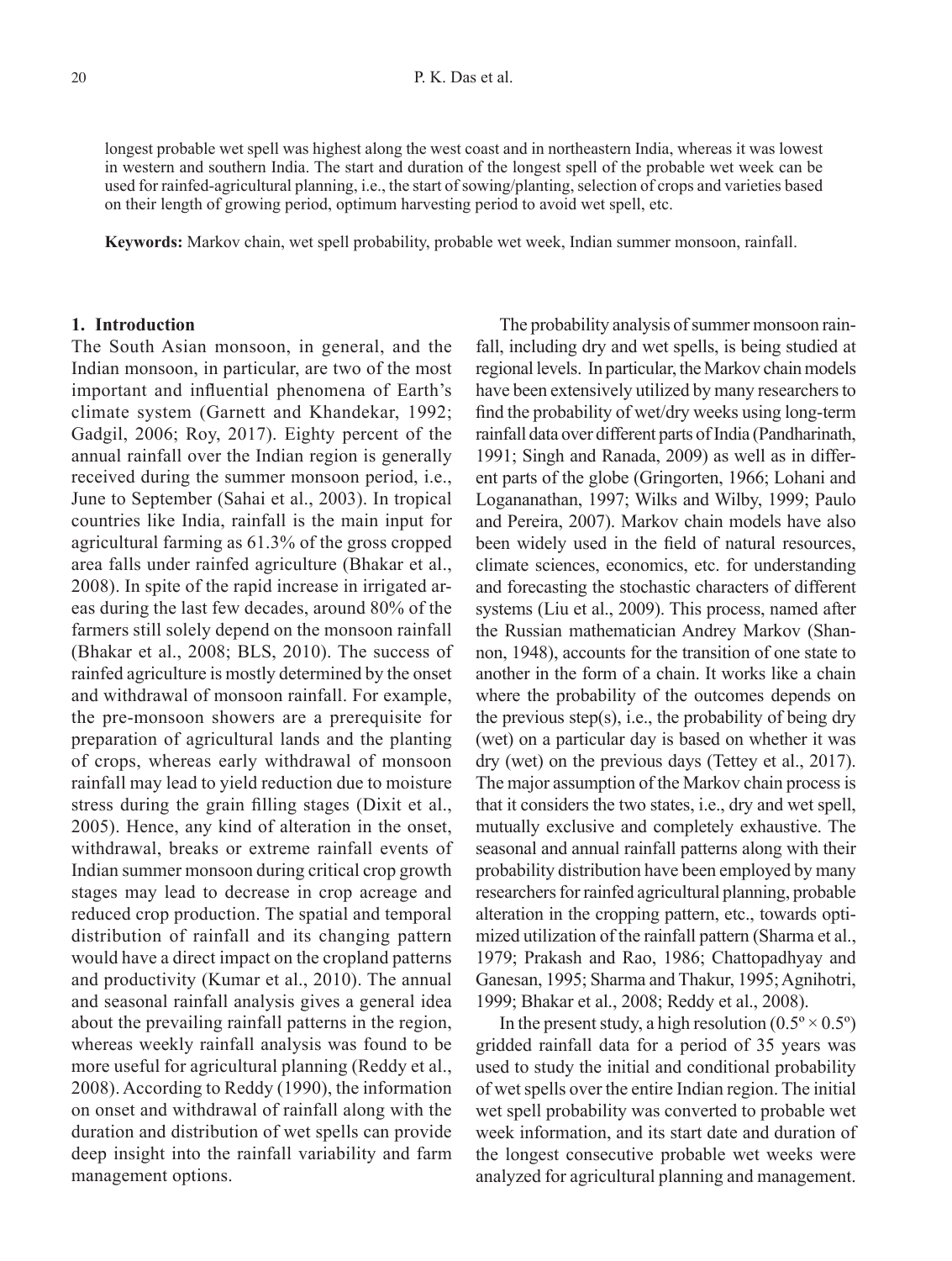## **2. Methodology**

#### *2.1 Preparation of the gridded rainfall dataset*

In the present study, the high-resolution daily gridded  $(0.5\degree \times 0.5\degree)$  rainfall data over a 35-yr period, generated by the India Meteorological Department (IMD) for the entire Indian subcontinent, was used. As any climatic study requires a minimum of 30-35 yrs of data, we used the datasets available for 1971-2005 in this study. Similar datasets have been successfully utilized by many researchers for studying trends and rainfall patterns over the Indian region (Srivastava et al., 2008; Dash et al., 2013; Pingale et al., 2014, 2016). The Indian mainland with 34 meteorological subdivisions is shown in Figure 1. One may refer to Rajeevan and Bhate (2009) for details of the generation of gridded rainfall data. The daily rainfall data during the monsoon period, i.e., June to September, was converted to weekly cumulative rainfall. The threshold of more than 20 mm rainfall was used to consider a week as a wet spell (Pandharinath, 1991; Reddy et al., 2008). According

1

2

6

4

33

34

10

17

7

19

11

3

5

to Reddy (1990), a minimum of 3 mm rainfall is essential for crops to satisfy their water requirements during the growing season (Yemenu and Chemeda, 2010). A week which was not able to fulfill the wet spell criteria is designated as dry spell. The detail of the methodology is given in Figure 2.

# *2.2 Wet spell probability using Markov chain analysis*

The weekly wet spell information for each grid during the study period (1971-2005) over the Indian mainland was analyzed. The probability distribution of a wet spell for each week was estimated using the Markov chain analysis. The details of the equations are given below:

Number of  
Initial probability = 
$$
P_W = \frac{wet weeks(F_W)}{Number of years}
$$
 (1)  
of data(n)



14

18

150 300 600 900 1.200

16

9

N

8

13

km

Ω

e<br>S

28 Coastal Andhra Pradesh (Coastal AP)

- 29 North Interior Karnataka (N I Karnataka)
- 30 Rayalaseema
- 31 South Interior Karnataka (S I Karnataka)
- 32 Coastal Karnataka
- 33 TamilNadu & Pondicherry (TamilNadu) 34 Kerala





- 3 Punjab<br>4 Uttarak
- 4 Uttarakhand<br>5 Harvana Cl
- 5 Haryana , Chandigarh and Delhi (Haryana)
- 6 West Uttar Pradesh (West UP)
- 7 West Rajasthan<br>8 Arunachal Prade
- Arunachal Pradesh
- 9 Assam & Meghalaya
- 10 East Uttar Pradesh (East UP)
- 11 East Rajasthan
- 12 Sub-Himalayan West Bengal (SHWB)
- 13 Nagaland-Manipur-Mizoram-Tripura (NMMT) 14 Bihar
- 15 West Madhya Pradesh (West MP)
- 16 Jharkhand
- 17 West Madhya Pradesh (East MP)
- 18 Gangetic West Bengal (WB Gangetic)
- 19 Saurashtra & Kutch, Diu (Saurashtra)
- 20 Gujarat Region, DNH and Daman (Gujarat)
- 21 Chhattisgarh
- 22 Orissa
- 23 Madhya Maharashtra
- 24 Vidarbha
- 25 Marathwada
- 26 Konkan & Goa 27 Telangana
-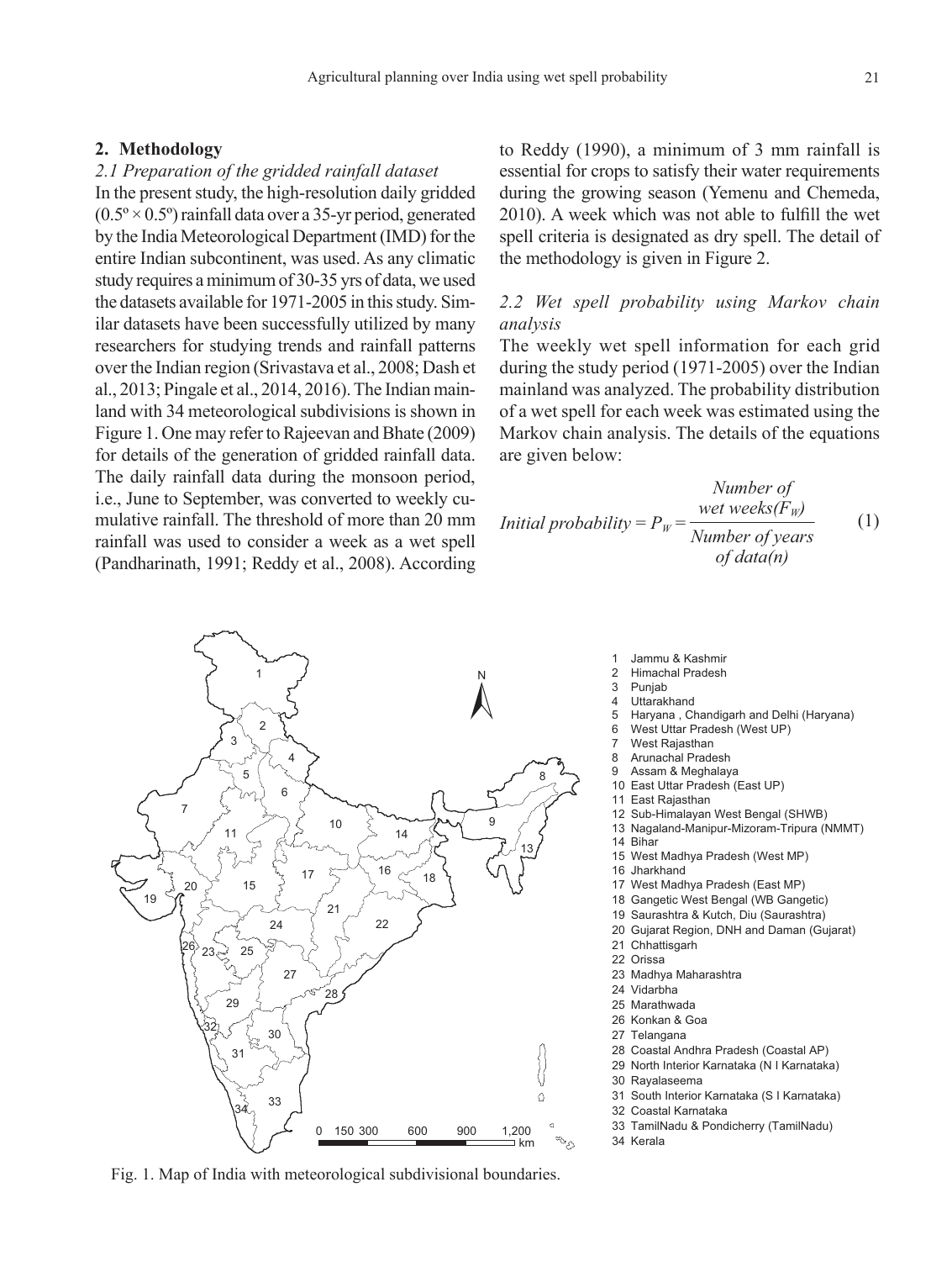

Fig. 2. Schematic diagram of the detailed methodology.

$$
Conditional
$$
  
Conditional  
probability= $P_{WW}$  =  $\frac{by$  another wet week( $F_{WW}$ ) (2)  
Number of wet weeks ( $F_W$ )

Probability of two consecutive wet weeks  
starting with the week (2W) = 
$$
P_{WW1} \times P_{WWw2}
$$
 (3)

*Probability of three consecutive wet weeks starting with the week*  $(3W) = P_{Ww1} \times P_{WWw2} \times P_{WWw3}$ (4)

where  $P_{\text{Ww1}}$  is the probability of the week being wet (first week), i.e., the conditional probability of dry to wet week;  $P_{WWW2}$  is the probability of the second week being wet, given the preceding week wet, and  $P_{WWW3}$  is the probability of the third week being wet, given the preceding two wet weeks.

*2.3 Occurrence of the longest probable wet spell* During the Indian monsoon season, the amount and distribution of rainfall varies from one region to another in the Indian subcontinent. For example, the south-east monsoon generally hits the northeastern part of India in the initial part of June and throughout the monsoon period it remains wet. On the other hand, the western part of India generally receives its first showers during mid-July only and remains wet for a very short period. Similarly, the maximum value of the wet spell probability along with its occurrence and duration of the longest wet spell was found to be varying at spatio-temporal scale, which is mainly attributed to the variations in the onset time of the monsoon. Hence, the longest wet spell information based on a fixed probability value cannot be used for all of India for agricultural planning.

In the present study, a novel approach was adopted to find out the longest probable wet weeks, which can be further utilized for agricultural planning by rainfall water management. The maximum wet spell probability layer was generated from the weekly wet spell probability maps by using the maximum compositing technique. The maximum composite approach was adopted to estimate the maximum possible wet spell probability for a given pixel/grid during the entire study period. It was assumed that a grid is considered to be probably wet for a given week if the probability value for a wet spell was more than 80% of the maximum wet spell probability. According to Gupta et al. (1975), the rainfall at 80% probability can be safely considered as assured rainfall, whereas 50% can be taken as the maximum limit for taking risks. Based on the above-mentioned criteria, the start and duration of the longest wet spell for each grid in India was generated, which can be utilized for efficient agricultural planning and determining the cropping pattern. The duration of the longest wet spell represents the number of continuous weeks that fulfill the above criteria, i.e., 80% of the maximum wet spell probability for a given grid, whereas the start of the longest wet spell is the starting week of the longest spell.

## **3. Results and discussion**

## *3.1 Initial wet spell probability*

The initial probability  $(P_W)$  of wet spell, derived from 35-yrs daily rainfall data using the Markov chain model, is shown in Fig. 3. It was observed that the spatio-temporal distribution of the wet spell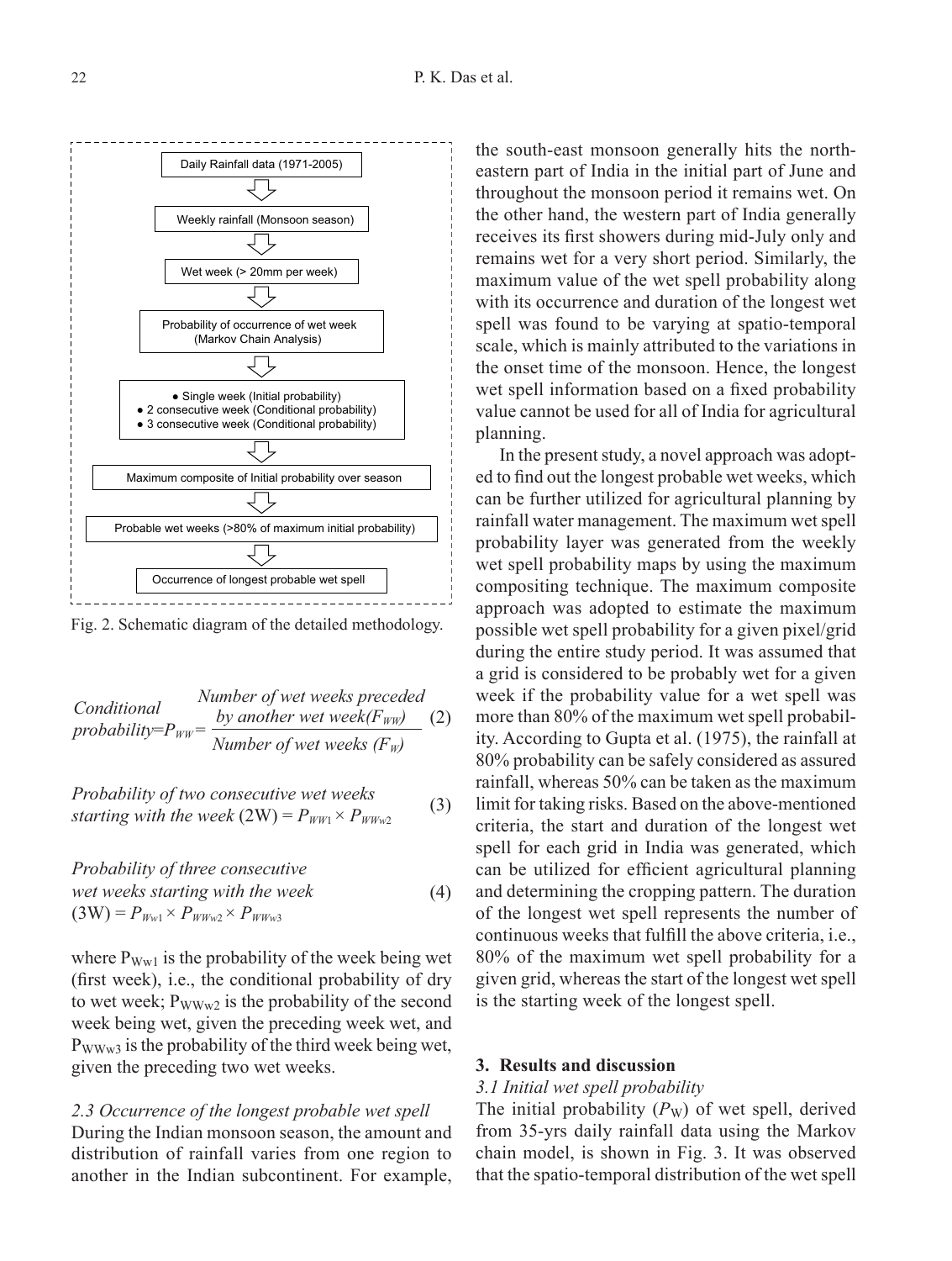

Fig. 3. Initial probability of wet spells based on Markov chain model (1971-2005) over India.

probability values represents the progress of the summer monsoon over the Indian region. At the start of June, the  $P_W$  of wet spell was more than 80% in Kerala, northeastern parts of India, sub-Himalayan West Bengal and coastal Karnataka. With the progress of the monsoon season, the higher probability values spread over the western coast and eastern India. At the end of June, the entire west coast and northeastern India; the eastern region covering the Gangetic West Bengal, Jharkhand, Orissa, Chhattisgarh and parts of East Madhya Pradesh, Bihar, Vidarbha; the northern region covering parts of east Uttar Pradesh, Uttarakhand, Himachal Pradesh, the  $P_W$  value was more than 80%. Whereas a value of more than 70% was observed in Bihar, Uttar Pradesh, Madhya Pradesh, Vidarbha, Marathwada and some parts of Telangana and coastal Andhra Pradesh in southern India. During July, the entire central and northern India, covering Vidarbha, east

and west Madhya Pradesh, east Rajasthan, east and west Uttar Pradesh, Himachal Pradesh, Uttarakhand and parts of Marathwada, Haryana, Punjab, along with the entire east and northeastern region, achieved high  $P_W$  values. During the 29th standard meteorological week (SMW) the overall  $P_W$  was highest among all the SMW of the monsoon season, i.e., from the 22nd to the 39th week.

An almost static scenario between the 28th and 32nd SMW was observed. During these weeks, consistent high rainfall was received in most parts of the country, represented by the high wet spell probability values. Beyond mid-August, the withdrawal of the Indian summer monsoon (ISM) symptom was observed, represented by the decreasing values of  $P_W$ in the western and central parts of India. According to the Indian Meteorological Department (IMD), the withdrawal of the ISM starts around the September 1 over west Rajasthan, whereas it begins around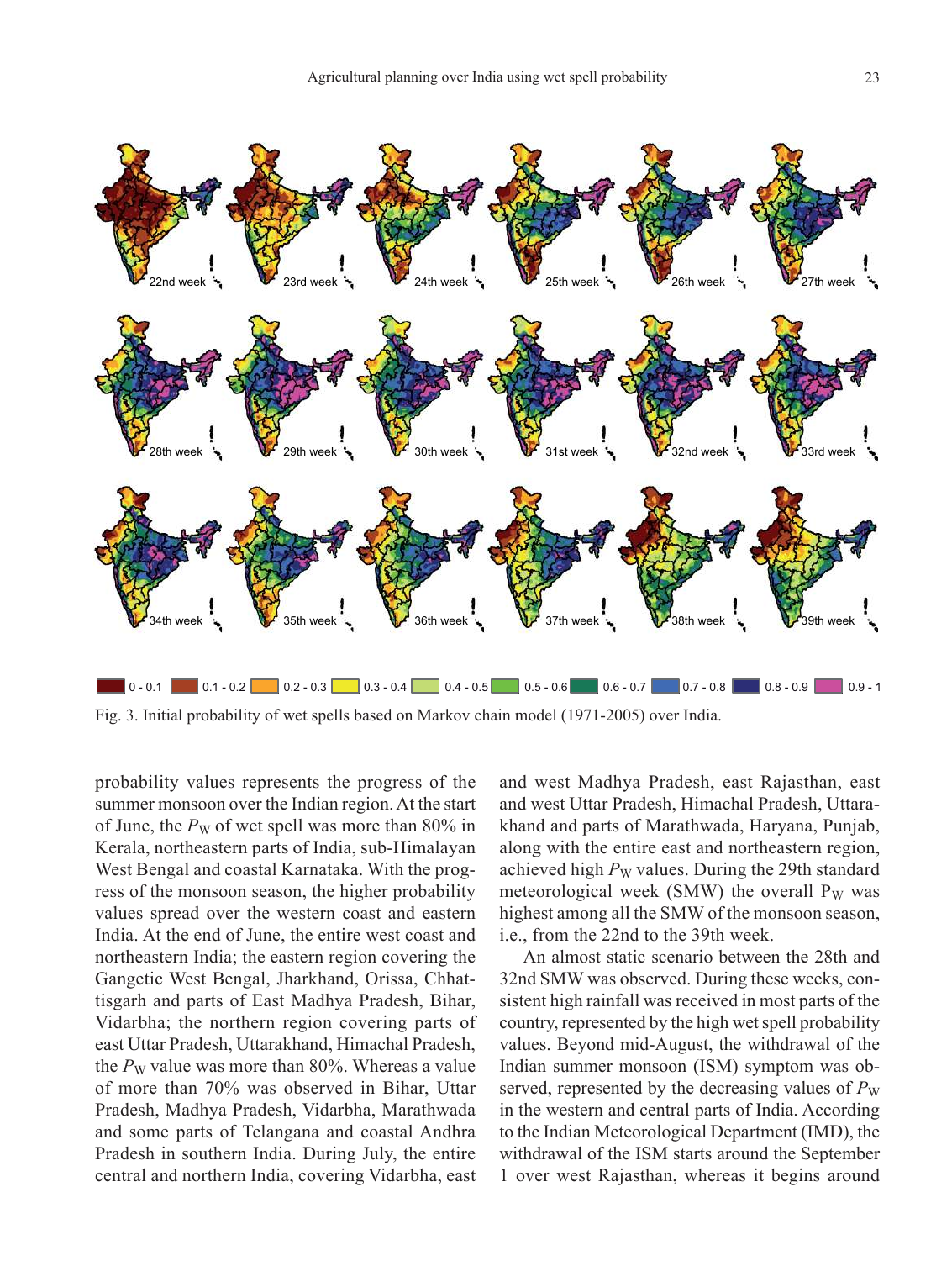October 1 over central India (https://www.tropmet.res.in/~kolli/MOL/Monsoon/year2016/Monsoon-2016.pdf). The withdrawal of the monsoon phenomenon is associated with enhanced convective activity along with the dry phase of the inter-seasonal oscillation. The dynamic and elongated low pressure zones build up over north-west India due to excessive solar radiation, generally known as monsoon trough, leads to remarkable alterations in the rainfall pattern (Syroka and Toumi, 2004).

The spatial as well as interannual variability of the ISM withdrawal was found to be higher than its onset (Syroka nad Toumi, 2004), and similar information was successfully utilized for studying rainfall variability, water resource management, relationship with crop harvest, spread of malaria, etc. (Das, 1987; Mooley and Shukla 1987; Rupa Kumar et al., 1992; Bouma and Van der Kaay, 1996). It is interesting to note that except for parts of Telangana, coastal Andhra Pradesh, northern Tamil Nadu and south interior Karnataka, almost the entire southern India could hardly achieve wet spell probability values of more than 40% up to the 34th SMW, i.e., the last week of July. Beyond this week, the  $P_W$  was increased in this region, whereas in the rest of India the probability started decreasing. This may be attributed to the withdrawal of monsoon rainfall from most of India and the commencement of north-east monsoon in southern India. The observations related to the onset, progression and withdrawal of summer monsoon over the Indian region have been reported by many researchers (Mooley and Shukla, 1987; Ananthakrishna and Soman, 1988; Despande and Singh, 2010).

# *3.2 Conditional probability of wet spell for consecutive weeks*

The conditional probabilities of two and three consecutive wet weeks (2W and 3W, respectively) starting with the 22nd week on all India, are shown in Figures 4 and 5, respectively. During the initiation of the monsoon season, i.e., 22nd-23rd SMW, almost the entire Indian region except the western and northeastern parts, showed low probability  $(< 60\%)$  for two consecutive wet spells. With the progress of the monsoon season, the 2W started increasing. The pattern of increase in the 2W followed the similar pattern of the  $P_{W}$ , but the values, in terms of conditional probability, are lower than initial probability. The overall highest 2W values

were observed during the 29th week, when in most the parts of India the values were more than 60% with some patches of more than 80% over the northeast, east and central India. The 2W values remained below 20% up to the 33rd SMW in most parts of southern India, representing a very low probability of two consecutive wet spells. Similar to the  $P_{W}$ , the values of 2W in southern India started increasing beyond the 35th SMW, i.e., during mid-September. The start of the monsoon withdrawal symptoms was also captured by the decreasing values of 2W beyond the 33rd week almost over all India. It was interesting to note that in the entire west Rajasthan and Gujarat region, the 2W values could reach more than 20% throughout the monsoon season, depicting very low chances of getting persistence wet spells.

On the contrary, in the west coast and northeastern parts of India, very high 2W values  $(> 80\%)$  were observed throughout the monsoon season. Low probability values in western India may lead to insufficient water supply for agricultural needs, whereas persistent rainfall in the northeast of the country may result in flood-like situations.

During the initial part of the monsoon season, the probability of wetness for three consecutive weeks was found to be much less in most of India, except the western coast and northeastern parts of the country. The values of 3W were more than 70% in the above mentioned regions, whereas the values were  $\leq 10\%$ in the rest of country, except parts of west Bengal and Orissa (with 3W values around 30 to 40%). The probability values remained high throughout the monsoon season in the northeastern meteorological subdivisions of India, whereas the values remained lower than 10% in regions covering west Rajasthan, Gujarat, Madhya Maharashtra, north and south interior Karnataka, Rayalseema, Tamil Nadu. Similar to the *P*W, and 2W, the wet spell probability of three consecutive weeks also showed the progress of the monsoon in the Indian mainland. The highest 3W values were found during the 29th SMW, whereas beyond the 33rd week a clear monsoon withdrawal symptom was observed in most parts of India. Unlike the rest of India, in the southern parts of the country, specifically Tamil Nadu and parts of Andhra Pradesh and Karnataka, the northeastern monsoon plays a major role along with the southwestern monsoon rainfall. The northeastern monsoon over south India could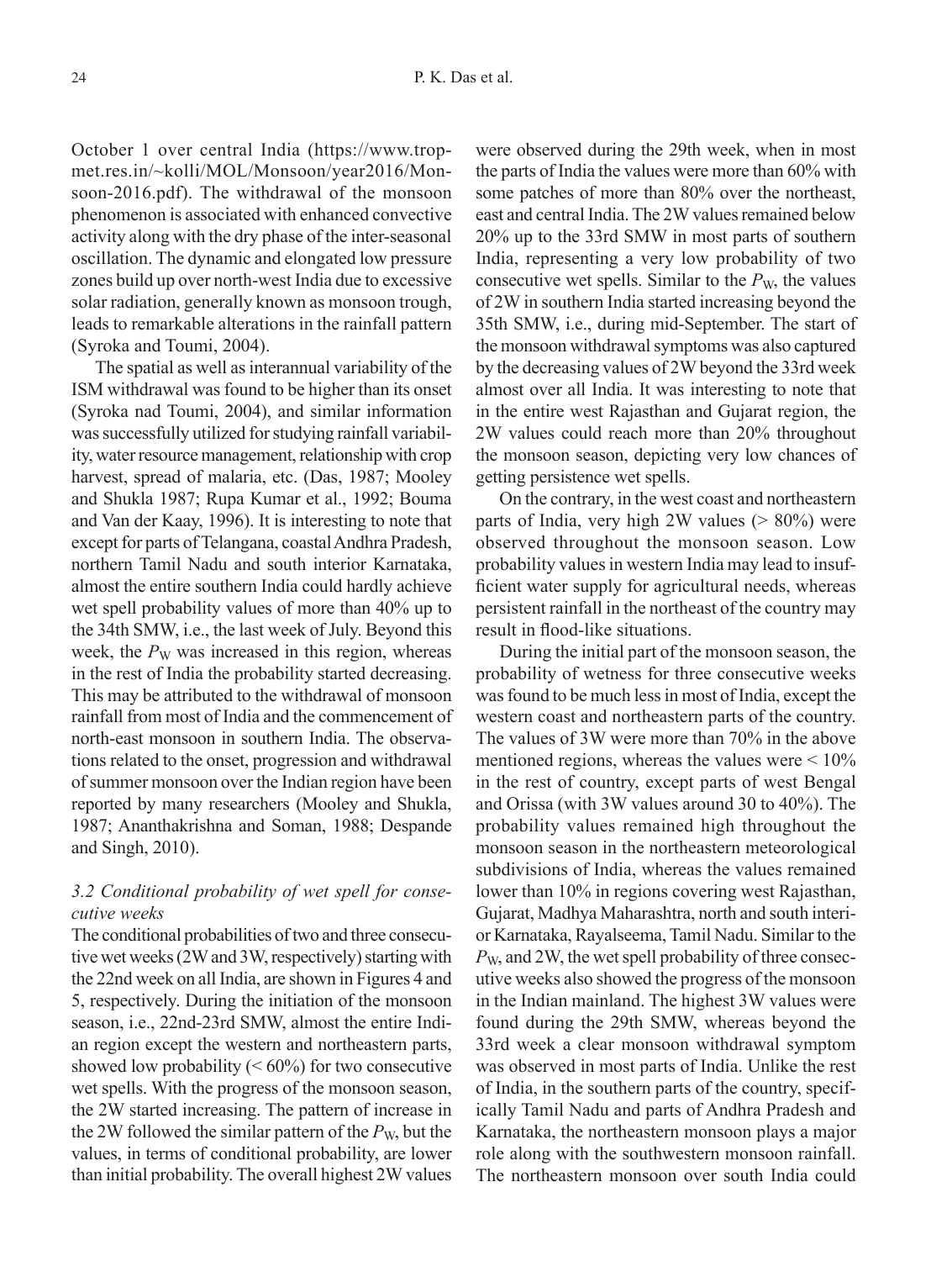

Fig. 4. Probability of two consecutive wet weeks starting on a week based on the Markov chain model (1971-2005).



Fig. 5. Probability of three consecutive wet weeks starting on a week based on the Markov chain Model (1971-2005).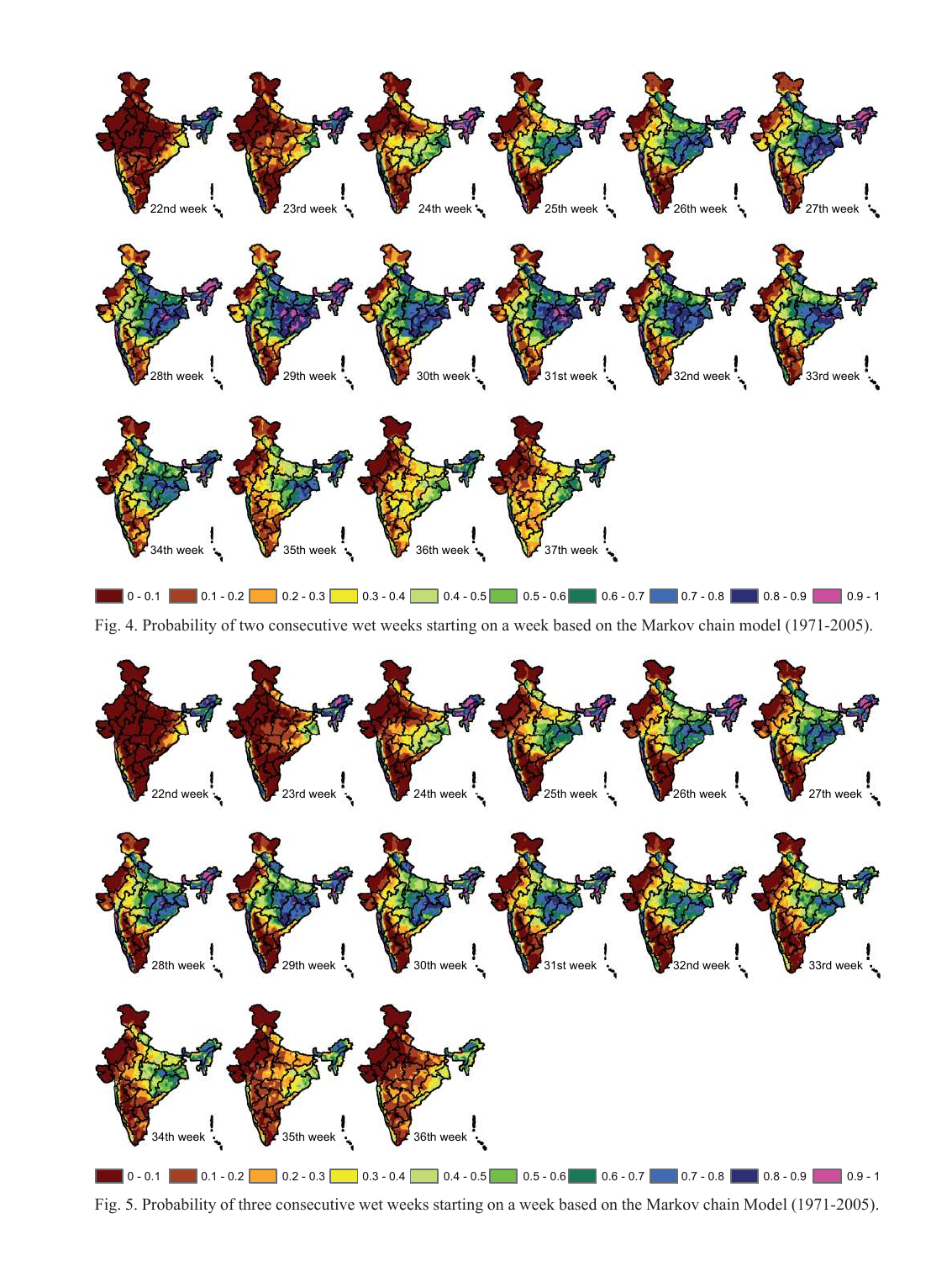be captured by the Pw, however it was not observed in 2W and 3W. This may be due to the fact that the northeastern monsoon generally occurs beyond October, which is facilitated by the withdrawal of the southwestern monsoon.

The subdivision-wise mean wetness probability for 3W is shown in Table I. As discussed earlier, the distribution of the 3W varied spatially as well as temporally. The longest wet spell with considerable 3W values (> 60%) was observed over the Assam

Table I. Meteorological subdivision-wise condition probability for three consecutive wet weeks during each week of the monsoon period.

| Meteorological<br>subdivisions |      | $22nd$ $23rd$ | 24th | 25 <sup>th</sup> | 26th | 27th | 28th | 29th | 30th |      | 31st 32nd 33rd |      | 34th | 35th | 36th |
|--------------------------------|------|---------------|------|------------------|------|------|------|------|------|------|----------------|------|------|------|------|
| Jammu and                      |      |               |      |                  |      |      |      |      |      |      |                |      |      |      |      |
| Kashmir                        | 0.02 | 0.02          | 0.03 | 0.06             | 0.07 | 0.09 | 0.10 | 0.10 | 0.07 | 0.05 | 0.06           | 0.06 | 0.04 | 0.02 | 0.01 |
| Himachal Pradesh               | 0.05 | 0.10          | 0.19 | 0.29             | 0.34 | 0.41 | 0.47 | 0.48 | 0.47 | 0.40 | 0.37           | 0.32 | 0.23 | 0.15 | 0.09 |
| Punjab                         | 0.02 | 0.05          | 0.15 | 0.25             | 0.35 | 0.42 | 0.43 | 0.46 | 0.42 | 0.40 | 0.34           | 0.29 | 0.23 | 0.09 | 0.04 |
| Uttarakhand                    | 0.09 | 0.22          | 0.23 | 0.40             | 0.52 | 0.58 | 0.61 | 0.64 | 0.64 | 0.60 | 0.57           | 0.49 | 0.40 | 0.25 | 0.16 |
| Haryana                        | 0.02 | 0.04          | 0.07 | 0.15             | 0.19 | 0.27 | 0.28 | 0.29 | 0.27 | 0.25 | 0.18           | 0.19 | 0.12 | 0.05 | 0.04 |
| West UP                        | 0.03 | 0.09          | 0.15 | 0.28             | 0.43 | 0.45 | 0.59 | 0.55 | 0.55 | 0.50 | 0.41           | 0.36 | 0.30 | 0.15 | 0.11 |
| West Rajasthan                 | 0.00 | 0.00          | 0.00 | 0.01             | 0.03 | 0.05 | 0.04 | 0.05 | 0.05 | 0.03 | 0.04           | 0.03 | 0.02 | 0.01 | 0.00 |
| Arunachal                      |      |               |      |                  |      |      |      |      |      |      |                |      |      |      |      |
| Pradesh                        | 0.48 | 0.51          | 0.52 | 0.56             | 0.54 | 0.54 | 0.51 | 0.46 | 0.46 | 0.42 | 0.38           | 0.39 | 0.40 | 0.36 | 0.37 |
| Assam and                      |      |               |      |                  |      |      |      |      |      |      |                |      |      |      |      |
| Meghalaya                      | 0.68 | 0.70          | 0.75 | 0.76             | 0.76 | 0.74 | 0.72 | 0.69 | 0.66 | 0.67 | 0.63           | 0.61 | 0.60 | 0.53 | 0.50 |
| East UP                        | 0.04 | 0.13          | 0.17 | 0.33             | 0.51 | 0.49 | 0.56 | 0.55 | 0.53 | 0.53 | 0.40           | 0.41 | 0.39 | 0.21 | 0.15 |
| East Rajasthan                 | 0.00 | 0.02          | 0.05 | 0.11             | 0.21 | 0.21 | 0.29 | 0.33 | 0.24 | 0.23 | 0.24           | 0.18 | 0.11 | 0.05 | 0.04 |
| <b>SHWB</b>                    | 0.48 | 0.50          | 0.52 | 0.55             | 0.55 | 0.55 | 0.54 | 0.52 | 0.51 | 0.52 | 0.50           | 0.48 | 0.46 | 0.42 | 0.39 |
| <b>NMMT</b>                    | 0.49 | 0.54          | 0.59 | 0.59             | 0.58 | 0.58 | 0.56 | 0.56 | 0.52 | 0.52 | 0.51           | 0.48 | 0.45 | 0.39 | 0.36 |
| Bihar                          | 0.16 | 0.25          | 0.31 | 0.45             | 0.56 | 0.57 | 0.56 | 0.56 | 0.53 | 0.53 | 0.43           | 0.43 | 0.45 | 0.30 | 0.24 |
| West MP                        | 0.01 | 0.07          | 0.15 | 0.25             | 0.34 | 0.37 | 0.42 | 0.54 | 0.44 | 0.40 | 0.45           | 0.37 | 0.26 | 0.17 | 0.10 |
| Jharkhand                      | 0.12 | 0.25          | 0.34 | 0.51             | 0.62 | 0.58 | 0.63 | 0.64 | 0.64 | 0.64 | 0.52           | 0.53 | 0.53 | 0.34 | 0.27 |
| East MP                        | 0.02 | 0.11          | 0.20 | 0.45             | 0.52 | 0.55 | 0.60 | 0.70 | 0.62 | 0.65 | 0.61           | 0.55 | 0.45 | 0.23 | 0.15 |
| Ganeetic WB                    | 0.24 | 0.41          | 0.42 | 0.54             | 0.58 | 0.59 | 0.61 | 0.62 | 0.60 | 0.55 | 0.51           | 0.54 | 0.45 | 0.38 | 0.33 |
| Saurashtra                     | 0.00 | 0.02          | 0.03 | 0.06             | 0.08 | 0.09 | 0.08 | 0.10 | 0.06 | 0.03 | 0.02           | 0.02 | 0.02 | 0.02 | 0.02 |
| Gujarat                        | 0.01 | 0.03          | 0.08 | 0.14             | 0.22 | 0.22 | 0.26 | 0.32 | 0.22 | 0.19 | 0.19           | 0.14 | 0.11 | 0.07 | 0.06 |
| Chhattisgarh                   | 0.06 | 0.17          | 0.36 | 0.62             | 0.70 | 0.73 | 0.76 | 0.79 | 0.74 | 0.77 | 0.67           | 0.62 | 0.57 | 0.33 | 0.20 |
| Orissa                         | 0.19 | 0.29          | 0.46 | 0.60             | 0.65 | 0.69 | 0.70 | 0.73 | 0.69 | 0.68 | 0.66           | 0.64 | 0.56 | 0.40 | 0.30 |
| Madhya                         |      |               |      |                  |      |      |      |      |      |      |                |      |      |      |      |
| Maharashtrata                  | 0.07 | 0.11          | 0.18 | 0.22             | 0.30 | 0.28 | 0.31 | 0.37 | 0.31 | 0.25 | 0.27           | 0.19 | 0.14 | 0.13 | 0.15 |
| Vidarbha                       | 0.04 | 0.14          | 0.32 | 0.43             | 0.50 | 0.48 | 0.52 | 0.56 | 0.51 | 0.49 | 0.47           | 0.38 | 0.32 | 0.21 | 0.18 |
| Marathwada                     | 0.05 | 0.08          | 0.15 | 0.18             | 0.20 | 0.21 | 0.24 | 0.23 | 0.22 | 0.19 | 0.21           | 0.15 | 0.14 | 0.16 | 0.20 |
| Konkan and Goa                 | 0.26 | 0.44          | 0.63 | 0.69             | 0.74 | 0.75 | 0.77 | 0.77 | 0.76 | 0.73 | 0.68           | 0.60 | 0.48 | 0.36 | 0.39 |
| Telangana                      | 0.06 | 0.10          | 0.26 | 0.35             | 0.36 | 0.45 | 0.51 | 0.46 | 0.46 | 0.41 | 0.39           | 0.30 | 0.23 | 0.19 | 0.20 |
| Coastal AP                     | 0.06 | 0.07          | 0.16 | 0.18             | 0.19 | 0.30 | 0.29 | 0.29 | 0.30 | 0.28 | 0.24           | 0.24 | 0.22 | 0.20 | 0.24 |
| NI Karnataka                   | 0.07 | 0.09          | 0.14 | 0.14             | 0.14 | 0.16 | 0.20 | 0.18 | 0.19 | 0.14 | 0.11           | 0.11 | 0.13 | 0.15 | 0.19 |
| Rayalaseema                    | 0.02 | 0.02          | 0.06 | 0.07             | 0.08 | 0.12 | 0.13 | 0.11 | 0.12 | 0.13 | 0.11           | 0.11 | 0.12 | 0.14 | 0.15 |
| SI Karnataka                   | 0.05 | 0.04          | 0.07 | 0.09             | 0.08 | 0.10 | 0.12 | 0.11 | 0.13 | 0.14 | 0.07           | 0.05 | 0.09 | 0.09 | 0.12 |
| Coastal Karnataka              | 0.49 | 0.61          | 0.70 | 0.72             | 0.73 | 0.71 | 0.73 | 0.75 | 0.73 | 0.68 | 0.60           | 0.46 | 0.35 | 0.28 | 0.30 |
| TamilNadu                      | 0.04 | 0.04          | 0.04 | 0.03             | 0.04 | 0.06 | 0.07 | 0.05 | 0.08 | 0.08 | 0.07           | 0.07 | 0.13 | 0.11 | 0.15 |
| Kerala                         | 0.52 | 0.57          | 0.62 | 0.62             | 0.61 | 0.58 | 0.60 | 0.61 | 0.56 | 0.55 | 0.45           | 0.32 | 0.27 | 0.25 | 0.27 |

 $3W > 50\%$  are shown in grey;  $3W > 75\%$  in bold characters.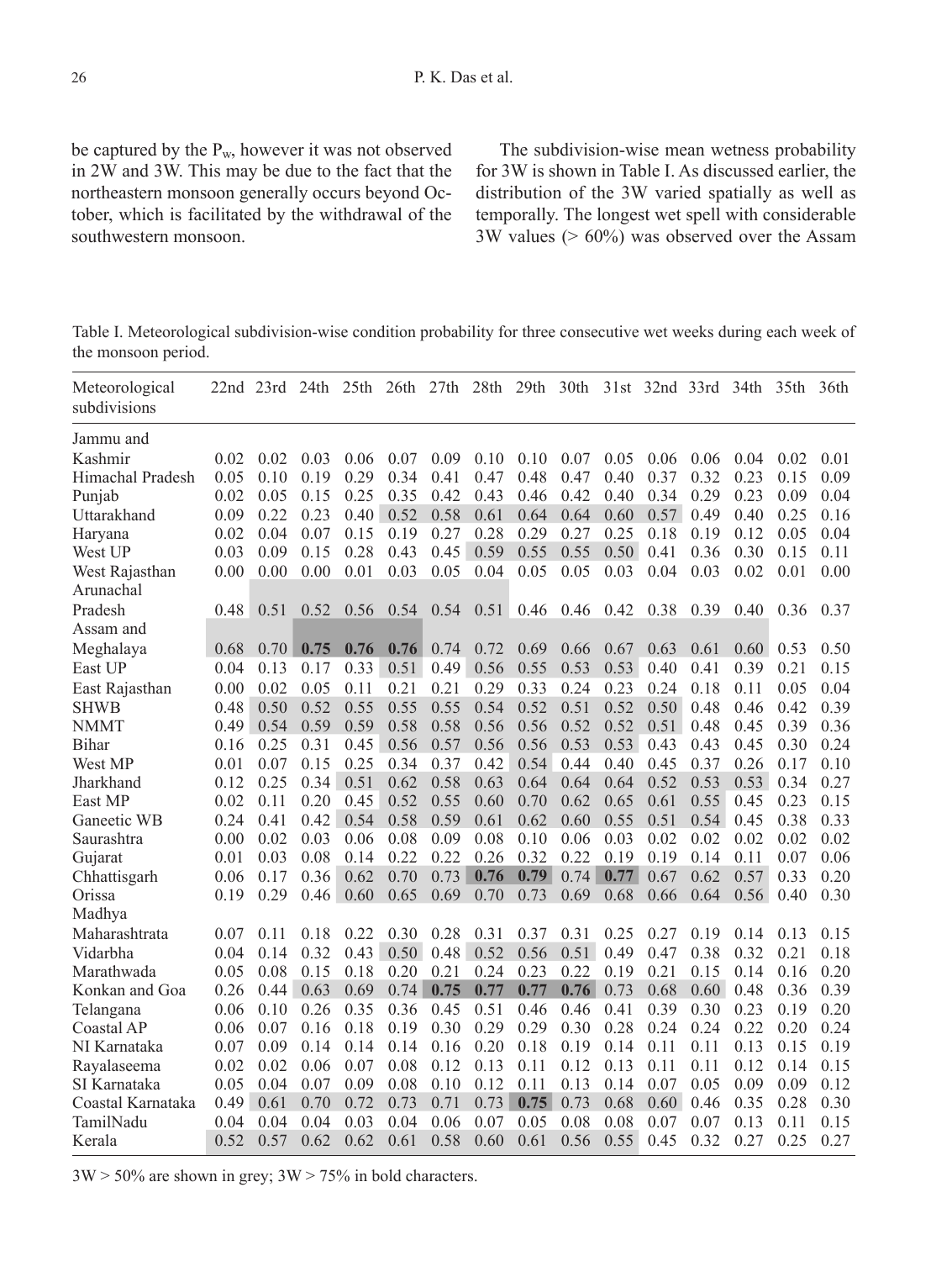and Meghalaya subdivision, followed by Konkan and Goa. Whereas, very low 3W values  $(< 25\%)$ were found in subdivisions like Saurashtra, Gujarat, south and north interior Karnataka and Rayalseema, denoting very low rainfall regimes not suitable for rain-fed agriculture. The subdivisions including Nagaland-Manipur-Mizoram-Tripura (NMMT), the sub-Himalayan West Bengal, Chhattisgarh, Orissa, Jharkhand, Gangetic West Bengal and coastal Karnataka showed an intermediate level of 3W values (40 to 60%) with moderate persistence, representing a favorable rainfall distribution for rain-fed agricultural activities. The highest values of 3W during the monsoon season varied from one meteorological subdivision to another. For example, in Assam and Meghalaya the highest value was 0.76, whereas it was 0.79 in Chhattisgarh with less persistent wet spells. Similarly, in the case of Saurashtra the highest 3W value was less than 10% during the whole monsoon and around 20% over north interior Karnataka. Hence, the maximum values of wet spell probability and its persistency was found to vary from one meteorological subdivision to another. Dry and wet spells largely depend on the monsoon depression over the Bay of Bengal. Recently, Midya et al. (2019) reported that a variation of meridional SST gradient during pre-monsoon months and the frequency of the northwest Pacific weather system (number of typhoons and super typhoons) during monsoon months may be possible causes of change of the monsoon depression over the Bay of Bengal. Moreover, the association by El-Niño events and deficiency of rainfall is also reported by different scientists throughout the world. The spatial variations in wind patterns, amount of water vapor, presence of cloud condensation nuclei, etc., may be some of the governing factors along with orographic effect towards variations and persistency of wet spells across different parts of India. Recent studies showed that condensation cannot start without cloud condensation nuclei (CCN) of proper dimension. The biogenic volatile organic compounds (BVOC) emitted by forest zones act as CCN, which affects the rainfall patterns in those forests (Midya et al., 2015). On the other hand, Ganda et al. (2012) reported that rainfall in urban areas gradually increases with respect to non-urban belts. It is concluded that anthropogenic volatile compounds (AVOC) produced due to vehicular pollution, urban heat island, etc.,

may be the cause of the increase in rainfall patterns over the urban region.

# *3.3 Start and duration of the longest probable wet weeks*

In the present study, a threshold approach (i.e., 80% of the maximum initial probability) has been adopted to standardize the effect of spatial variability. A week was designated as probable wet week if the initial probability of the week was more than 80% of the maximum  $P_W$  for a given pixel. For example, the values for a week to be considered as probable wet week should be 0.72 and 0.40 for pixels with maximum initial probability of 90% and 50%, respectively. Hence, the above-mentioned threshold was utilized to calculate the maximum probability of occurrence of a wet week, the total duration of the longest probable consecutive wet weeks and its starting week. The span of the longest probable wet weeks can be used for improved rain-fed agricultural planning, i.e., time of sowing/planting, selection of crops and varieties based on their length of growing period, harvesting of the crops to avoid wet weeks, etc.

The details of the maximum probability for occurrence of a wet week, duration and start week of the longest probable wet weeks over the Indian region is given in Figure 6. It was observed that in all northeastern India and the western coast, along with West Bengal, Bihar, Orissa, Jharkhand, Chhattisgarh, Uttarakhand, Madhya Pradesh, Uttar Pradesh and parts of Himachal Pradesh, Telangana, Coastal Andhra Pradesh and Vidarbha, the maximum probability was more than 80%, whereas lower values  $(< 50\%)$  were observed in the entire Jammu and Kashmir, West Rajasthan, Haryana, and parts of Tamil Nadu and Punjab (Fig. 6a). In the rest of the regions, the maximum wet spell probability varied from 50 to 80%. Figure 6b represents the duration of the longest probable wet weeks derived from the initial probability and proposed thresholds. The duration was almost more than 15 consecutive weeks in northeastern parts of India, whereas it was around 13 consecutive weeks in the entire western coast. The values of longest probable wet weeks were around 11 to 14 in West Bengal, whereas in most parts of Jharkhand, Bihar, Chhattisgarh, Orissa and Uttarakhand the values were between 9 and 12. The lowest values (7 to 10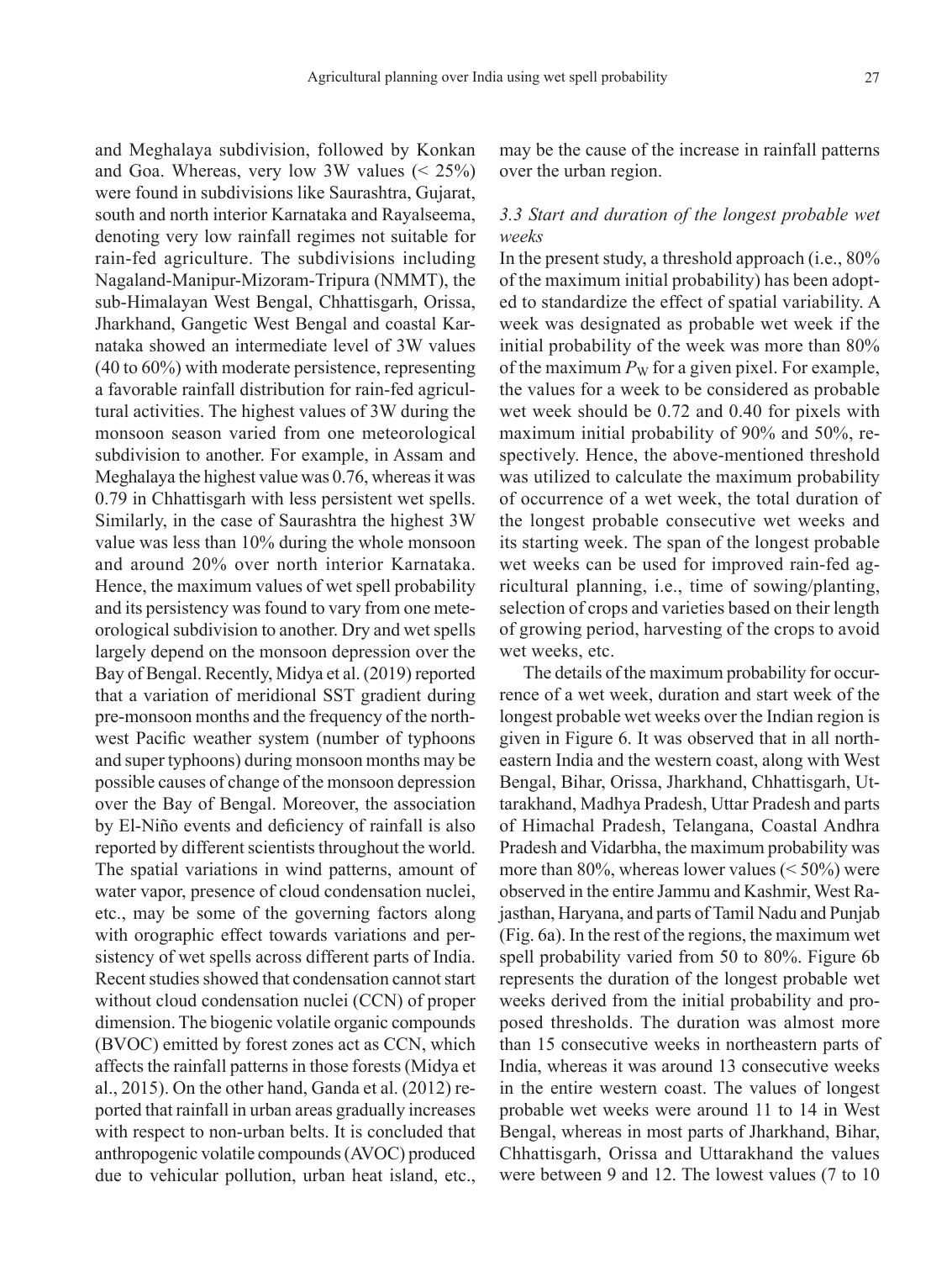

Fig. 6. Contour maps showing (a) maximum probability of occurrence of a wet week, (b) duration and (c) start week of longest probable consecutive wet weeks.

for the longest consecutive probable wet weeks) were observed in parts of Vidarbha and Madhya Pradesh.

In the rest of the Indian region, the overall duration of the longest consecutive probable wet weeks was less than five, whereas in West Rajasthan, Gujarat, Madhya Maharashtra, Rayalseema, North Interior Karnatak and parts of South Interior Karnataka, Tamil Nadu and coastal Andhra Pradesh, the values were even less than two, representing either very low probability of wet spell or irregular temporal distribution of rainfall. Similarly, the start week of the longest consecutive probable wet weeks for different regions of India is given in Figure 6c. The longest consecutive probable wet weeks for most parts of northeastern India, the west coast, West Bengal and parts of Orissa, Jharkhand, Chhattisgarh and Vidarbha, generally occurred during the first fortnight of June, whereas in Uttar Pradesh, Madhya Pradesh, Haryana, Himachal Pradesh, Uttarakhand, east Rajasthan and parts of Gujarat and Telangana, this occurred in the second fortnight of June. In southern India, consisting of Tamil Nadu, Rayalseema, North and South Interior Karnataka, Madhya Maharashtra and parts of coastal Andhra Pradesh, along with parts of Gujarat and West Rajasthan, the longest spell of probable wet weeks generally started in the second fortnight of September.

In southern India, the delay may be due to the dominance of the north-east monsoon, whereas in Gujarat and West Rajasthan it might be attributed to the delayed arrival of the southwest monsoon rainfall. The meteorological subdivision-wise details of the longest consecutive probable wet weeks are given in Table II. The spatial variation in Indian summer monsoon is mainly attributed to the convection over the Bay of Bengal (Gadgil, 2003). According to Murakami (1976), consecutive wet spells result from the overlapping development of the propagation systems over the Bay of Bengal, however no such systems occur over the monsoon zone during breaks. Hence, the variations in the monsoon's date of arrival, the meteorological parameters, land use and land cover pattern may be driving factors for the spatial variations of the longest wet spells and their corresponding persistence period.

#### **4. Summary and conclusions**

In the present study, the spatial analysis of the wet spell probability was carried out using daily gridded rainfall data of a 35-yr period (1971-2005). The estimated initial probability could represent the probability of occurrence of a single wet spell, whereas conditional probability showed the probability of occurrence of two and three consecutive wet weeks. Based on the estimated wet spell probabilities, the rainfall regimes existing in the Indian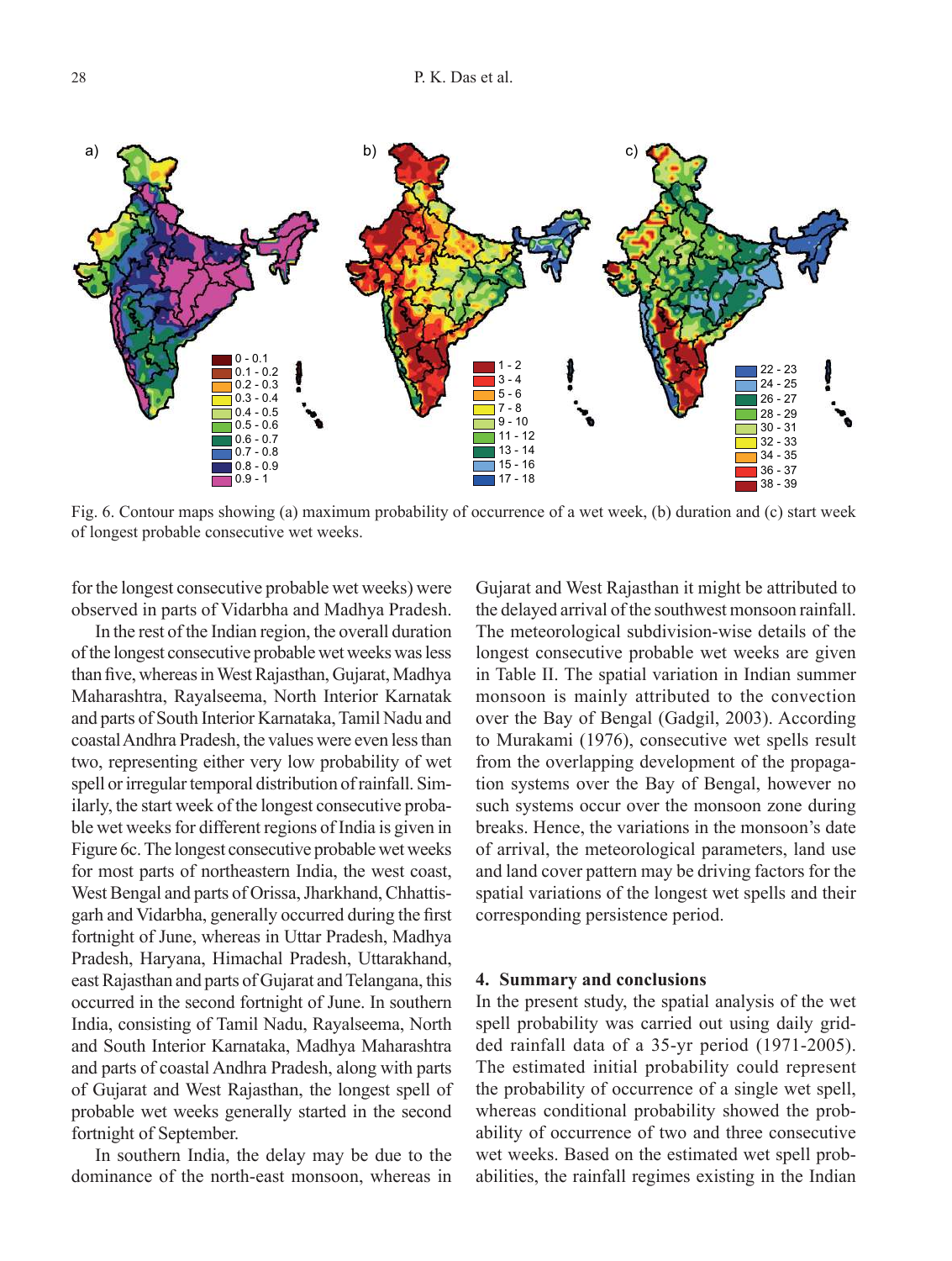| Meteorological      | Maximum     | Longest probable consecutive wet weeks |    |    |                                               |  |  |  |  |
|---------------------|-------------|----------------------------------------|----|----|-----------------------------------------------|--|--|--|--|
| subdivisions        | probability |                                        |    |    | Threshold Start week End week Duration (days) |  |  |  |  |
| Jammu and Kashmir   | 0.47        | 0.38                                   | 30 | 35 | 32                                            |  |  |  |  |
| Himachal Pradesh    | 0.77        | 0.62                                   | 27 | 34 | 49                                            |  |  |  |  |
| Punjab              | 0.82        | 0.66                                   | 28 | 35 | 52                                            |  |  |  |  |
| Uttarakhand         | 0.89        | 0.71                                   | 26 | 36 | 69                                            |  |  |  |  |
| Haryana             | 0.68        | 0.55                                   | 28 | 33 | 33                                            |  |  |  |  |
| West UP             | 0.87        | 0.69                                   | 28 | 34 | 41                                            |  |  |  |  |
| West Rajasthan      | 0.41        | 033                                    | 32 | 34 | 16                                            |  |  |  |  |
| Arunachal Pradesh   | 0.85        | 0.68                                   | 22 | 36 | 96                                            |  |  |  |  |
| Assam and Meghalaya | 0.99        | 0.79                                   | 22 | 38 | 113                                           |  |  |  |  |
| East UP             | 0.89        | 0.72                                   | 28 | 35 | 49                                            |  |  |  |  |
| East Rajasthan      | 0.69        | 0.55                                   | 29 | 33 | 27                                            |  |  |  |  |
| <b>SHWB</b>         | 0.99        | 0.80                                   | 22 | 39 | 120                                           |  |  |  |  |
| <b>NMMT</b>         | 0.95        | 0.76                                   | 22 | 38 | 110                                           |  |  |  |  |
| Bihar               | 0.88        | 0.70                                   | 26 | 35 | 65                                            |  |  |  |  |
| West MP             | 0.85        | 0.68                                   | 29 | 35 | 40                                            |  |  |  |  |
| Jharkhand           | 0.91        | 0.73                                   | 27 | 35 | 62                                            |  |  |  |  |
| East MP             | 0.92        | 0.74                                   | 28 | 36 | 56                                            |  |  |  |  |
| Gangetic WB         | 0.94        | 0.75                                   | 24 | 37 | 89                                            |  |  |  |  |
| Saurashtra          | 0.52        | 0.42                                   | 30 | 36 | 42                                            |  |  |  |  |
| Gujarat             | 0.67        | 0.54                                   | 30 | 34 | 28                                            |  |  |  |  |
| Chhattisgarh        | 0.96        | 0.77                                   | 26 | 36 | 70                                            |  |  |  |  |
| Orissa              | 0.96        | 0.77                                   | 26 | 37 | 79                                            |  |  |  |  |
| Madhya Maharashtra  | 0.77        | 0.62                                   | 31 | 34 | 25                                            |  |  |  |  |
| Vidarbha            | 0.86        | 0.69                                   | 26 | 35 | 60                                            |  |  |  |  |
| Marathwada          | 0.70        | 0.56                                   | 32 | 37 | 34                                            |  |  |  |  |
| Konkan and Goa      | 1.00        | 0.80                                   | 24 | 37 | 95                                            |  |  |  |  |
| Telangana           | 0.84        | 0.67                                   | 28 | 34 | 44                                            |  |  |  |  |
| Coastal AP          | 0.75        | 0.60                                   | 31 | 37 | 40                                            |  |  |  |  |
| NI Karnataka        | 0.70        | 0.56                                   | 34 | 37 | 25                                            |  |  |  |  |
| Rayalaseema         | 0.65        | 0.52                                   | 37 | 39 | 15                                            |  |  |  |  |
| S.I. Karnataka      | 0.64        | 0.52                                   | 37 | 39 | 18                                            |  |  |  |  |
| Coastal Karnataka   | 0.84        | 0.67                                   | 23 | 35 | 82                                            |  |  |  |  |
| Tamil Nadu          | 0.61        | 0.48                                   | 37 | 39 | 20                                            |  |  |  |  |
| Kerala              | 0.88        | 0.70                                   | 26 | 36 | 70                                            |  |  |  |  |
| India               | 0.80        | 0.64                                   | 28 | 36 | 55                                            |  |  |  |  |

Table II. Meteorological subdivision-wise probable wet week information.

region can be captured. Higher wet spell probability was observed over the west coast and northeastern parts of India during the first week of June. The wet spell probability increased in the subsequent weeks as the monsoon progressed from eastern to central India, followed by northern and western parts of the country. The overall highest probability of wet spell was observed during the second fortnight of July. The withdrawal of monsoon symptoms during the first week of September were captured by decreasing probability values, whereas the increasing wet spell probability over southern India represented the initiation of northeastern monsoon rainfall. A new approach, probable wet weeks, was proposed and the start and duration of the longest probable wet weeks were calculated. The duration of the longest spell of consecutive probable wet weeks was observed in the west coast, northeast and eastern parts of India, whereas the lowest was found over the western and southern regions. The new approach could normalize the spatial variability and can be used for better agricultural planning and management.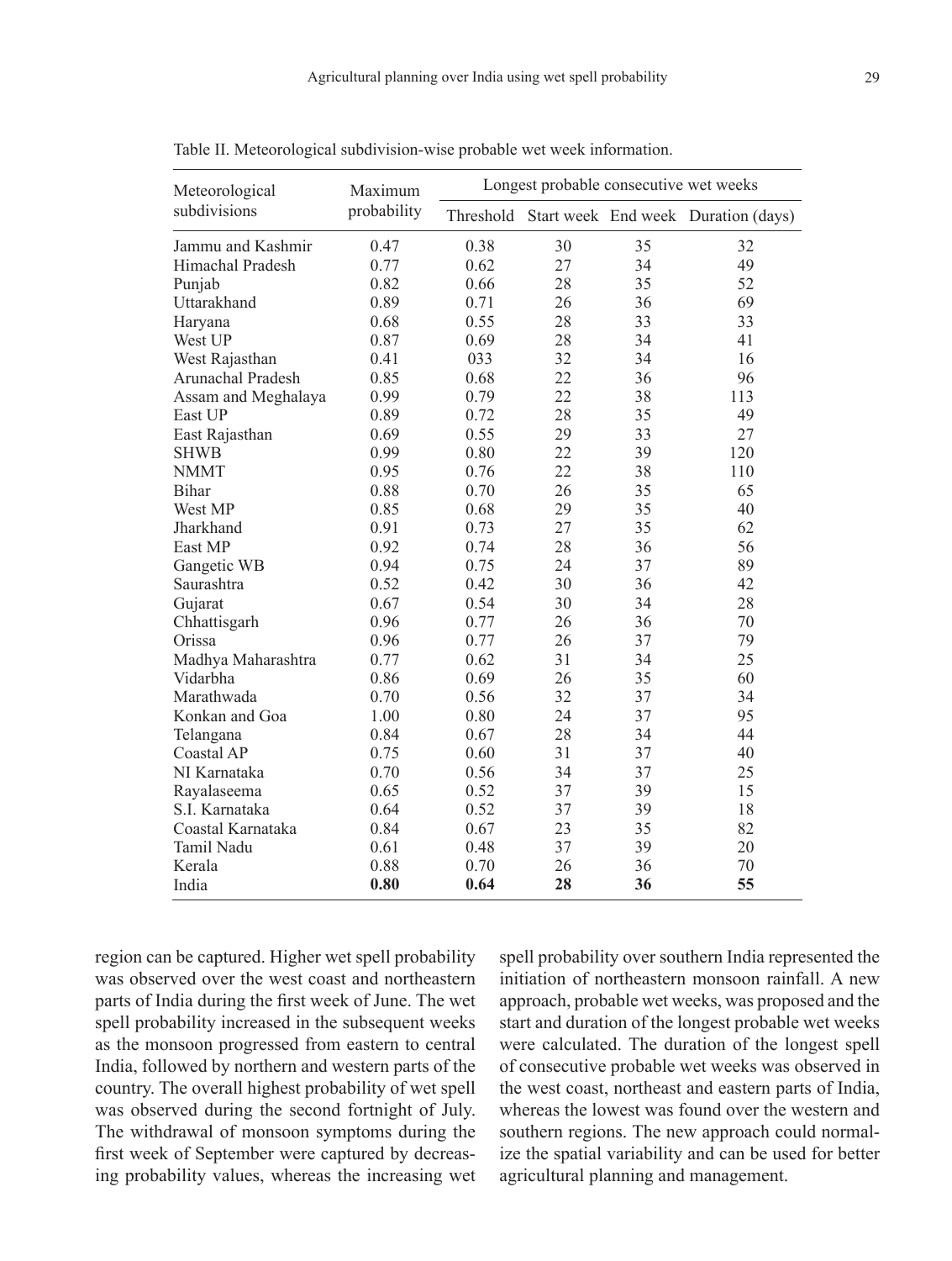## **Acknowledgements**

We express our sincere thanks to Dr. Santanu Choudhury, Director, National Remote Sensing Centre, for his constant encouragement and suggestions. IMD is duly acknowledged for providing gridded rainfall data. The authors are also grateful to the editors and anonymous reviewers for their constructive suggestions.

## **References**

- Agnihotri Y. 1999. Trends analysis of short-term seasonal rainfall and crop planting in Shivalik Foothill region. *Indian Journal of Soil Conservation* 27: 64-69.
- Ananthakrishnan R, Soman MK. 1988. Onset of southwest monsoon over Kerala, 1901-1980. *Journal of Climate* 8: 283-296. DOI: 10.1002/joc.3370080305
- Bhakar SR, Iqbal M, Devanda M, Chhajed N, Bansal A. 2008. Probability analysis of rainfall at Kota. *Indian Journal of Agricultural Research* 42: 201-206.
- Bouma MJ, van der Kaay HJ. 1996. The El Niño Southern Oscillation and the historic malaria epidemics on the Indian subcontinent and Srilanka: An early warning system for future epidemics? *Tropical Medicine and International Health* 1: 86-96. DOI: 10.1046/j.1365- 3156.1996.d01-7.x
- BLS. 2010. Report on employment and unemployment survey (2009-10). Bureau of Labour Statistics, Government of India, Chandigarh. Available at: http://labourbureau. nic.in/Final\_Report\_Emp\_Unemp\_2009-10.pdf
- Chattopadhaya N, Ganesan GS. 1995. Relative contribution of energy and aerodynamic terms to potential evapotranspiration at Madras. *Mausam* 46: 263-274.
- Das PK. 1987. Short and long range monsoon prediction in India. In: *Monsoons* (Fein JS, Stephens PL, Eds.). John Wiley and Sons, New York, pp. 549-578.
- Dash SK, Saraswat V, Panda SK, Sharma N. 2013. A study of changes in rainfall and temperature patterns at four cities and corresponding meteorological subdivisions over coastal regions of India. *Global and Planetary Change* 108: 175-194.

DOI: 10.1016/j.gloplacha.2013.06.004

- Despande NR, Singh N. 2010. Spatial and temporal variations in the occurrences of wet periods over major river basins in India. *Journal of Earth System Science* 119: 561-578.DOI: 10.1007/s12040-010-0048-z
- Dixit AJ, Yadav ST, Kokate KD. 2005. The variability of rainfall in Konkan region. *Journal of Agrometeorology* 7: 322-324.
- Gadgil S. 2003. The Indian monsoon and its variability. *Annual Reviews of Earth and Planetary Science* 31: 429- 467. DOI: 10.1146/annurev.earth.31.100901.141251
- Gadgil S. 2006. The Indian monsoon How do we get rain? *Resonance*: 8-21. DOI: 10.1007/BF02834470
- Ganda SC, Midya SK. 2012. Comparison of long-term rainfall trends on urban and non-urban regions of Indian land mass and its probable implication. *Journal of the Indian Geophysical Union* 16: 37-40.
- Garnett ER, Khandekar ML. 1992. The impact of largescale atmospheric circulations and anomalies on Indian monsoon and floods and on world grain yields—A statistical analysis. *Agriculture and Forest Meteorology* 61: 113-128. DOI: 10.1016/0168-1923(92)90028-3
- Gringorten II. 1966. A stochastic model of the frequency and duration of weather events. *Journal of Climate and Applied Meteorology* 4: 606-624.
- Gupta SK, Babu R, Tejwani KG. 1975. Weekly rainfall of India for planning cropping programme. *Soil Conservation Digest* 3: 31-39.

DOI: 10.1080/02626667.2010.481373

- Kumar V, Sharad KJ, Yatveer S. 2010. Analysis of longterm rainfall trends in India. *Hydrological Science Journal* 55: 484-496.
- Liu X, Ren L, Yuan F, Yang B, Nanjing PR. 2009. Meteorological drought forecasting using Markov Chain model. In: 11th International Conference on Environmental Science and Information Application Technology, Chania, Crete, Greece, pp. 23-26. Available at: http://toc.proceedings.com/18229webtoc.pdf
- Lohani VK, Loganathan GV. 1997. An early warning system for drought management using Palmer drought index. *Journal of American Water Resource Association* 33: 1375-1386.

DOI: 10.1111/j.1752-1688.1997.tb03560.x

- Meinke H. 2003. Options for cropping system management at a range of time scales. In: *Science for drought*. Proceedings of the National Drought Forum (Stone RC, Ed.), 82-87.
- Midya SK, Ghosh S, Ganda SC, Das GK. 2015. Role of biogenic hydrocarbon on the variability of total rainfall amount over Sundarban, Kaziranga and Gir forests. *Journal of the Indian Geophysical Union* 19: 454-459.
- Midya SK, Dey SS, Das A, Sutta S, Das GK. 2019. Role of premonsoon meridional SST gradient of north Indian ocean and frequency of typhoon activities on monsoon depression over Bay of Bengal. *Indian Journal of Physics*. DOI: 10.1007/s12648-019-01481-z